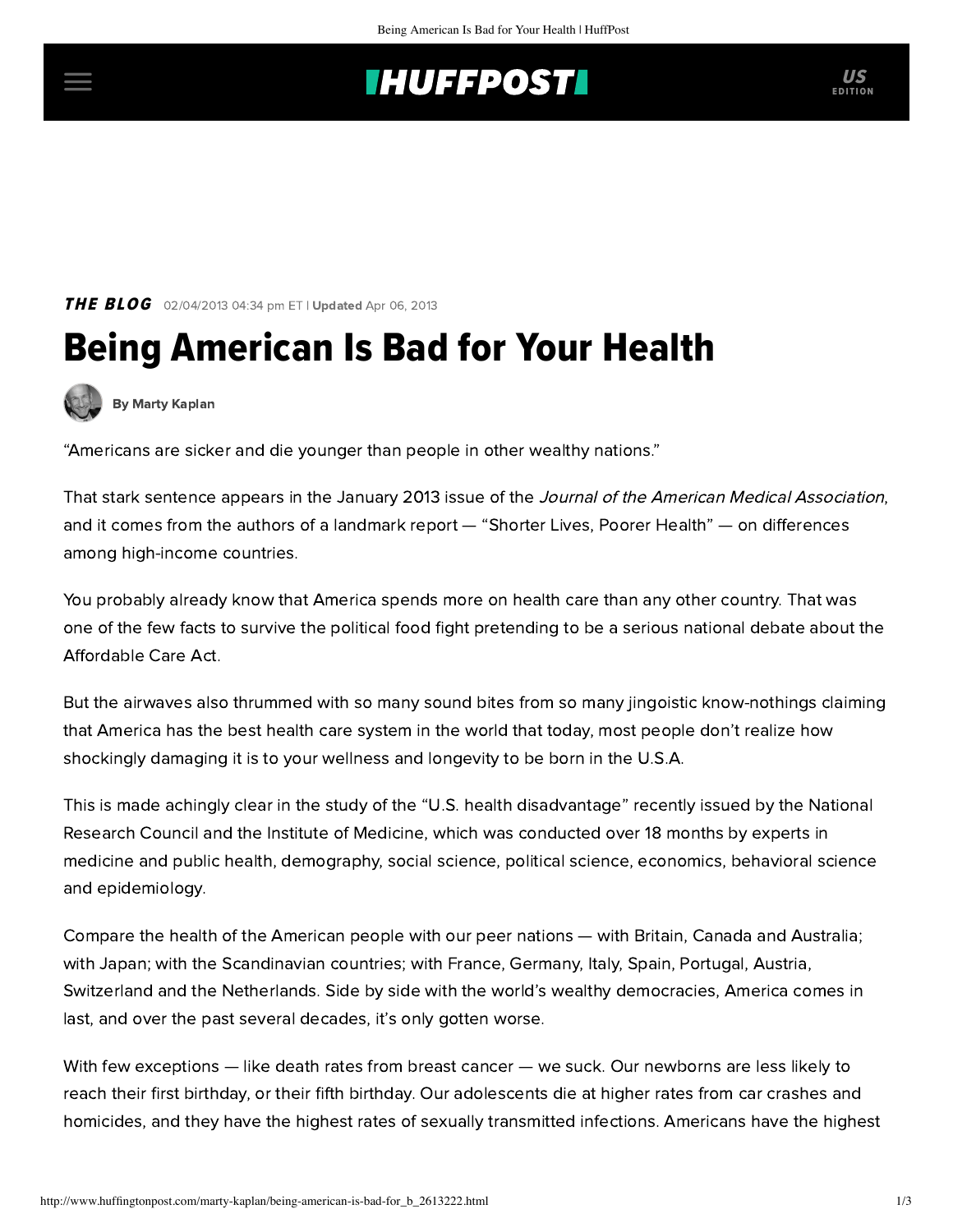#### Being American Is Bad for Your Health | HuffPost

incidence of AIDS, the highest obesity rates, the highest diabetes rates among adults 20 and older, the highest rates of chronic lung disease and heart disease and drug-related deaths.

There is one bright spot. Americans who live past their 75th birthday have the longest life expectancy. But for everyone else — from babies to baby boomers and beyond — your chances of living a long life are the butt-ugly worst among all the 17 rich nations in our peer group.

In case you're tempted to blow off these bleak statistics about American longevity by deciding that they don't apply to someone like you — before you attribute them to, how shall we put it, the special burdens that our racially and economically diverse and culturally heterogeneous nation has nobly chosen to bear — chew on this: "Even non-Hispanic white adults or those with health insurance, a college education, high incomes, or healthy behaviors appear to be in worse health (e.g., higher infant mortality, higher rates of chronic diseases, lower life expectancy) in the United States than in other high-income countries." And by the way, "the nation's large population of recent immigrants is generally in better health than native-born Americans."

Why are we trailing so badly? Some of the causes catalogued by the report:

The U.S. public health and medical care systems: Our employer — and private insurance— based health care system has long set us apart from our peer nations, who provide universal access. The right loves to rail against "socialized medicine," but on health outcomes, the other guys win.

Individual behavior: Tobacco, diet, physical inactivity, alcohol and other drug use and sexual practices play a part, but there's not a whole lot of evidence that uniquely nails Americans' behavior. The big exception is injurious behavior. We loves us our firearms, and we don't much like wearing seat belts or motorcycle helmets.

Social factors: Stark income inequality and poverty separate us from other wealthy nations, who also have more generous safety nets and demonstrate greater social mobility than we do. In America, the best predictor of good or bad health is the income level of your zip code.

Physical and social environmental factors: Toxins harm us, but our pollution isn't notably worse than in other rich nations. The culprit may be our "built environment": less public transportation, walking and cycling; more cars and car accidents; less access to fresh produce; more marketing and bigger portions of bad food.

Policies and social values: To me, this is the richest, and riskiest, ground broken by the report, which asks whether there's a common denominator — upstream, root causes — that help explain why the United States has been losing ground in so many health domains since the 1970s:

Certain character attributes of the quintessential American (e.g. dynamism, rugged individualism) are often invoked to explain the nation's great achievements and perseverance. Might these same characteristics also be associated with risk-taking and potentially unhealthy behaviors? Are there